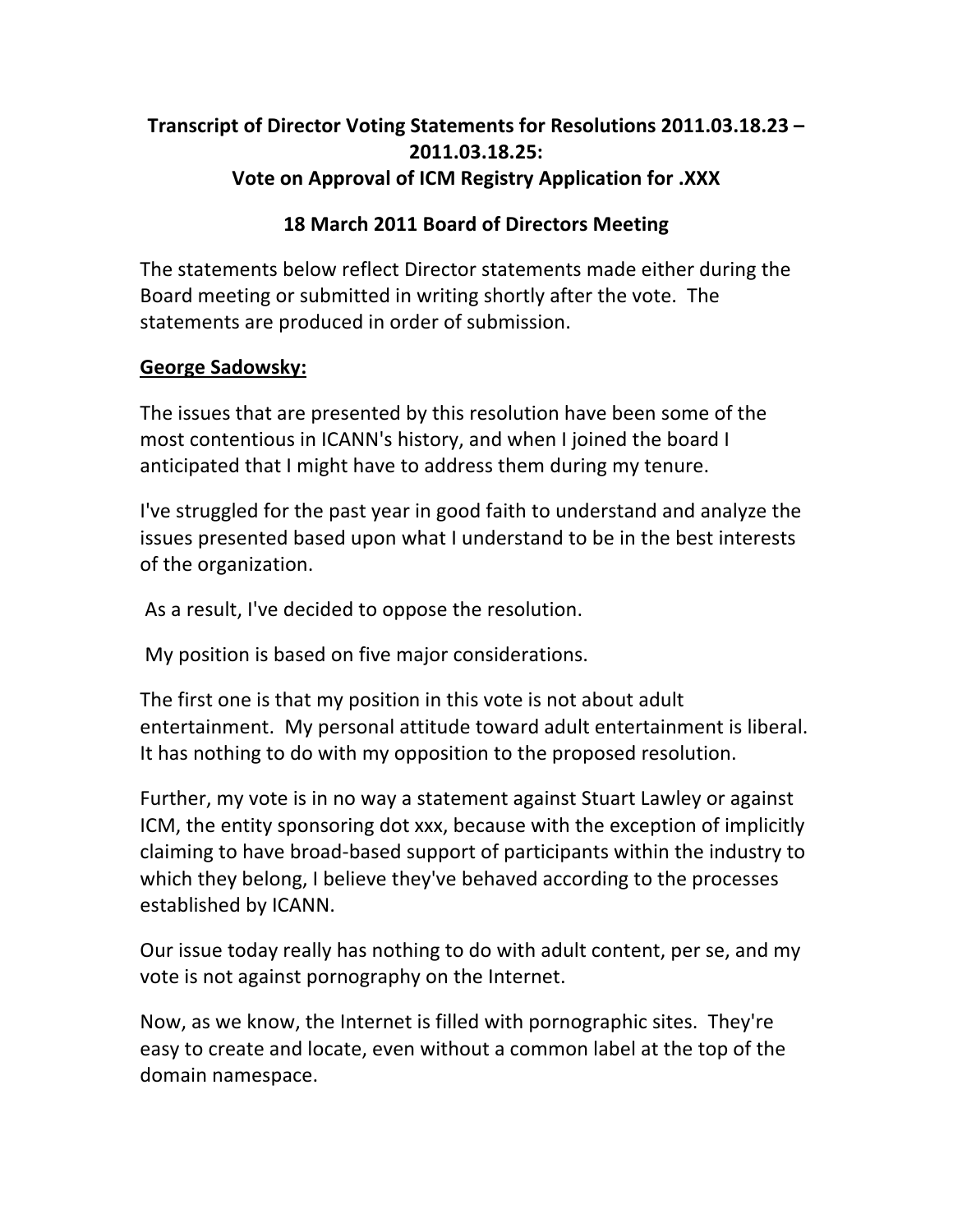Whether dot xxx is or is not approved, I anticipate that the amount of pornography on the Internet and its rate of growth will not change significantly.

Second, my position is informed by my perception of insufficient proof of worldwide community support.

ICM applied for dot xxx as a sponsored gTLD, and under the sTLD process, applicants were required to show -- and I quote from the RFP for the sTLD round of applications -- were required to show, quote, broad-based support from the community it is intended to represent.

To the best of my knowledge, and based on data provided to this board in various ways, I believe that the evidence indicates that such broad-based support was illusory.

The process in which this board is now engaged was initiated when a previous ICANN board made what I believe was a fundamental error, agreeing to proceed to contract negotiations with ICM.

I now believe that the judgment of the IRP, the independent review panel, claiming that the board's 2005 decision determined that ICM met the sponsorship criteria should not have been accepted.

Third, this vote is not about freedom of speech. The Internet today is a global infrastructure that anyone can use to become a publisher. Today, there are millions of Web sites providing content to the world on a very wide range of subjects and areas, including adult content. The mandate of ICANN does not extend in any way to judgment of adult content or any other content, per se.

It's my opinion that whether dot xxx is or is not approved, the amount and the rates of growth of types of content on the Internet will not change significantly.

If dot xxx is not created, I maintain that individual users of the Internet will not be harmed.

Users who want adult content will be able to find it as easily as if dot xxx existed.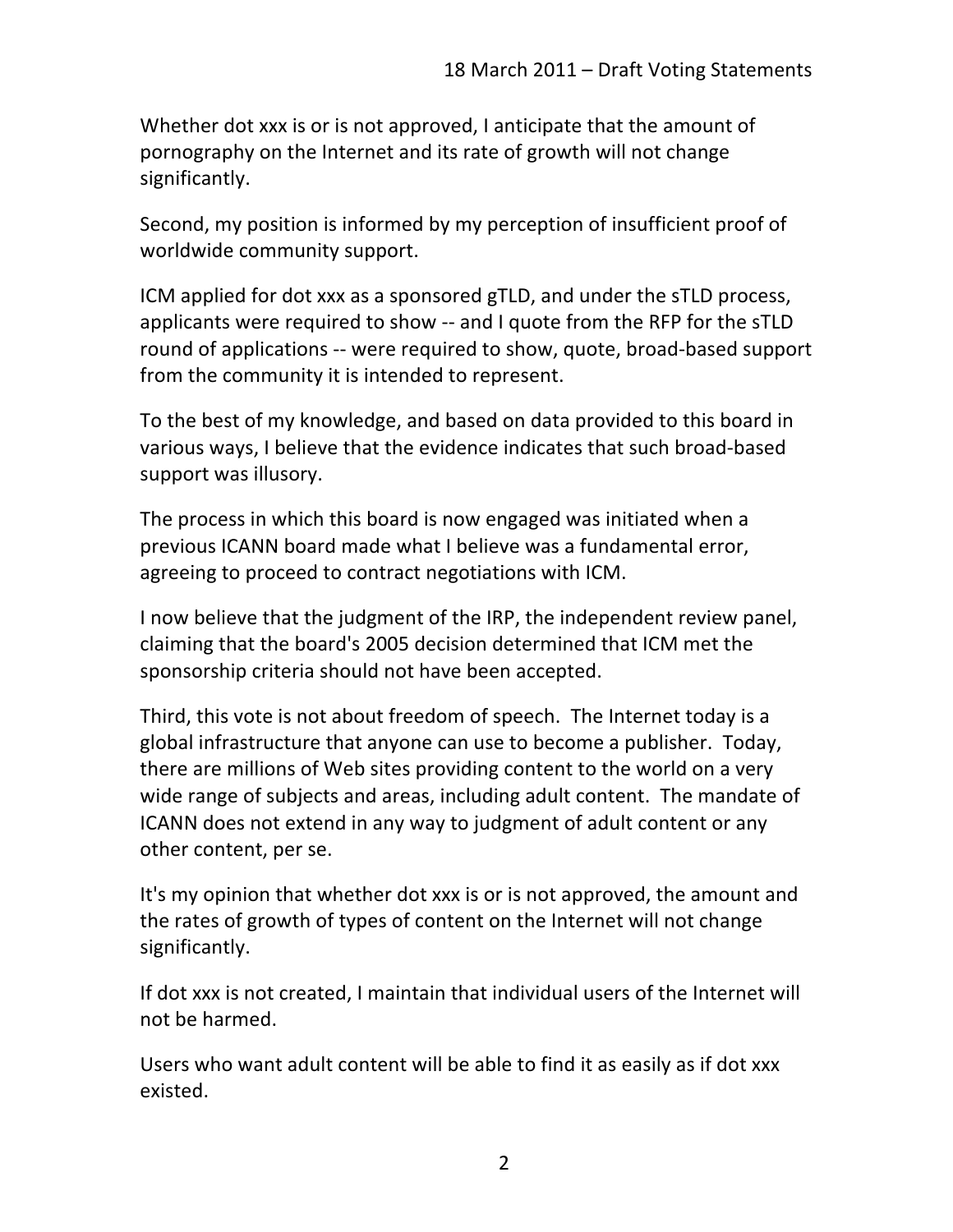It's my belief that publishers of information on the Internet, including publishers of adult content, will be able to implement their rights of free expression as easily in the absence of dot xxx as in its presence.

Fourth, and extremely important, I believe that the future of the unified DNS could be at stake.

I submit that the approval of the application for dot xxx could encourage moves to break the cohesiveness and uniqueness of the DNS.

In my judgment, it would undoubtedly lead to filtering the domain, and quite possibly instigate the erosion, degradation, and eventual fragmentation of the unique DNS root.

Now, while we know that filtering already exists, I believe that the creation of dot xxx would mark the first instance of an action by this board that may directly encourage such filtering, posing a risk to the security and stability of the DNS.

In my judgment, the board should not be taking actions that encourage filtering or blocking of a domain at the top level.

Further, I believe that the filtering of so-called offensive material can provide a convenient excuse for political regimes interested in an intent on limiting civic rights and freedom of speech.

Further, I believe that such moves provide an incitement to fracture the root, a concern that we've recognized in preparation for the new gTLD program as a distinct threat to the security and stability of the DNS.

Interestingly, we've heard opinions of others that in this manner, the creation of dot xxx could quite possibly lead to a loss of free speech rights in countries with repressive regimes. We must avoid this at all costs.

The majority of opinions that I've heard from those at ICANN meetings have expressed support for the inclusion of dot xxx in the root. However, from the point of view of the average person in our larger world of  $6 \frac{1}{2}$  billion people -- I'm going to repeat that. From the point of view of the average person in our larger world of  $6$  1/2 billion people, it's my opinion that these conversations in ICANN meetings would most probably have been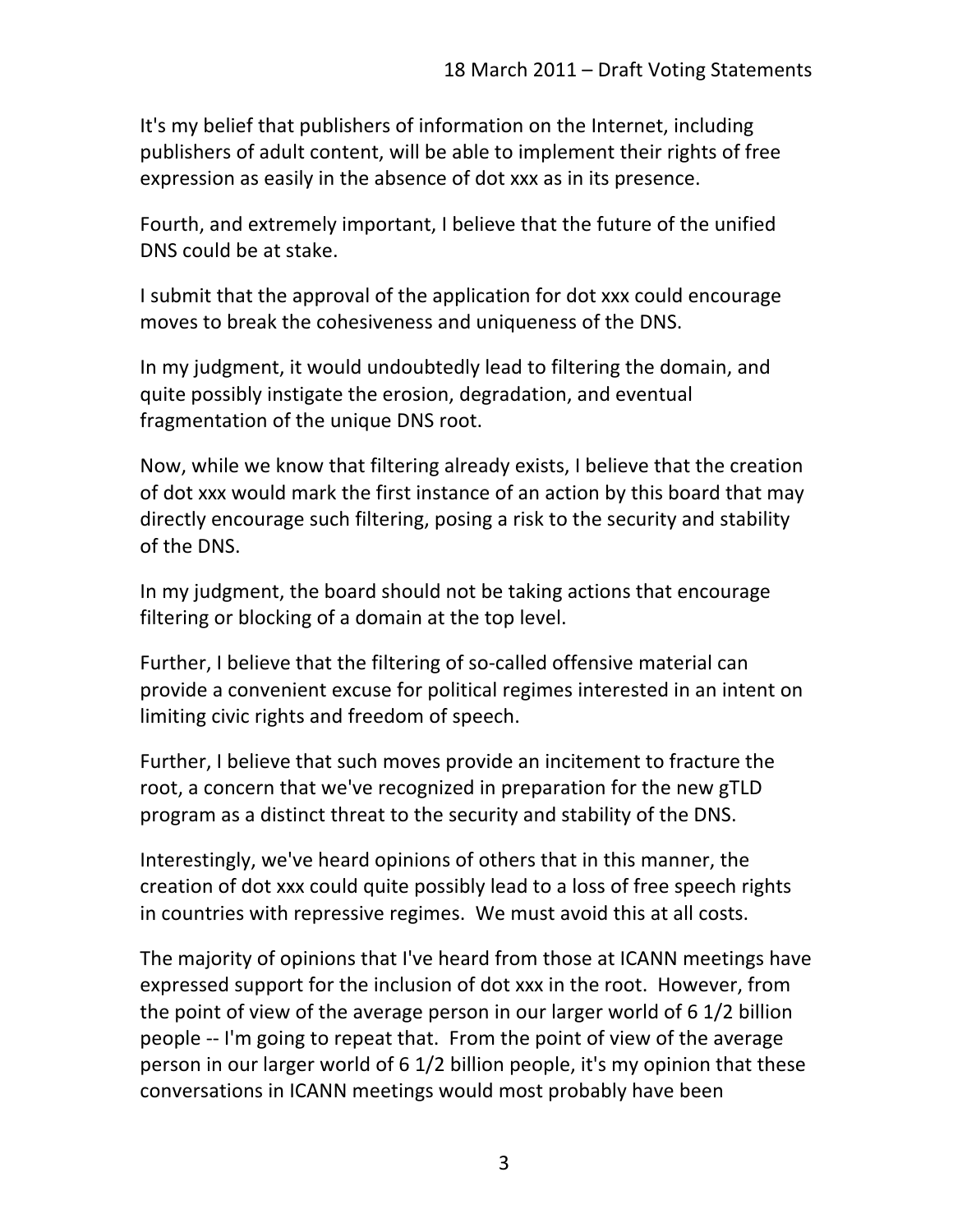perceived as a meeting of a small exclusive club of affluent people coming from a small subset of the world's population, many of whom have, at best, a superficial understanding of other cultures and with insufficient regard of the potential effects of admitting dot xxx into the root, into societies with different and deeply held cultural and behavioral norms.

Fifth and centrally, ICANN has a duty to uphold the global public interest.

ICANN has agreed that its actions are to be in the global public interest, and I believe that if this resolution passes and dot xxx is put into the root, the action could be regarded as against the global public interest.

Compared to what I believe could be significant harms, there is, at best, a very limited global public interest case to be made for the inclusion of dot xxx in the root in terms of its possible effect on the level of child pornography on the Internet.

I believe that there is a stronger case that there could be significant harmful and possibly irreversible effects with regard to the uniqueness and cohesiveness of the global Internet if dot xxx is, in fact, included in the root.

It's my opinion that the duty of ICANN is not to be a passive agent in the process of monetizing character strings for others to exploit with little regard to the effects of such actions in the world.

If dot xxx were to be included in the root, I believe this would be in disregard of significant global sensitivities.

The community dialogue appears to regard character strings chiefly as opportunities for monetization and profit. This can be a legitimate business approach, but I believe that in the interest of the stability of the Internet, it is ICANN's duty to be aware of probable negative externalities in its consideration of such activities.

You know, if today's vote had an impact only in my own country, the United States, I wouldn't object to the establishment of this domain, but the application this board is invited to consider has more wide-ranging implications far beyond the United States or even beyond the so-called developed countries alone.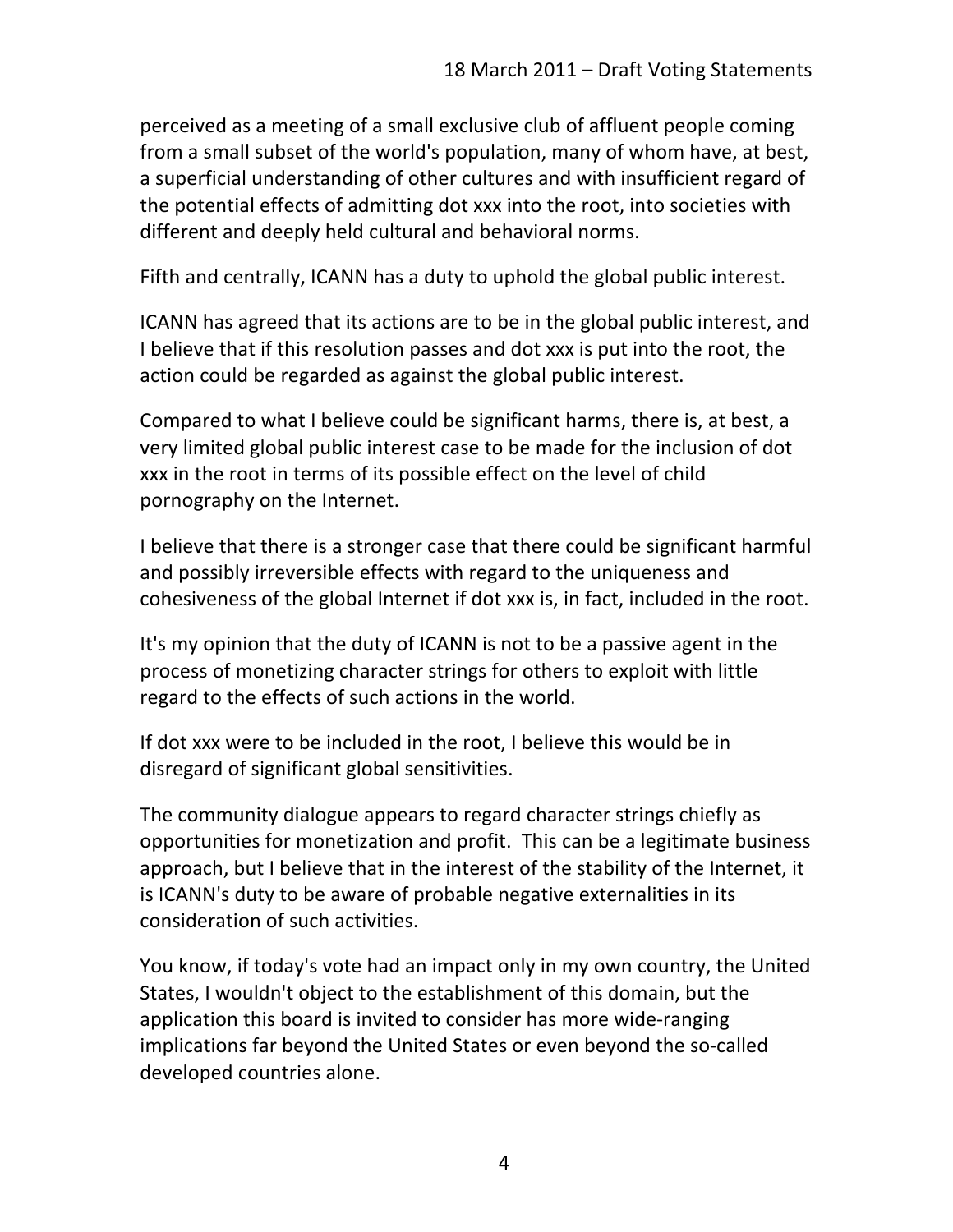It has the potential to affect those  $6$  1/2 billion people and their considerable complexity of their various cultures.

Those cultures hold diverse views regarding many aspects of human conduct, including different approaches to philosophical concerns, human and civic rights, religious persuasions, freedom of speech and expression, political systems, aesthetic expression, and sexual preference.

We may have opinions, positive and negative, regarding other cultures and ethical systems, but unless in defense either of self or of core human rights, it's my opinion that we must proceed carefully when we consider the delegation of top-level domains, global-level domains, consisting of concepts and terms that may run counter to the sensibilities of significant segments of the world's population.

In retrospect, it's unfortunate that the criteria for approval of ICM's application -- that is, the sTLD process -- did not include a formal objection procedure to account for the diverse cultural concerns that could arise.

If dot xxx were approved, I believe that it would be a victory of compulsory adherence to process, rather than a serious discussion regarding our responsibility for the future of the DNS and the Internet.

It would be a victory of process over goals and of means over ends.

And if, in the future, there arise significant unanticipated negative consequences as a result of this decision, will our defense be limited to the excuse, "But I just followed the process"?

So in spite of some possibility of resulting in some useful change, I believe on balance that the proposed resolution currently before the board threatens the long-run integrity of the DNS and works against the global public interest. It should be defeated.

### **Katim Touray:**

I would also like to say that I am going to be voting against this resolution. And my reasons for the vote that I intend to make are very simple. In fact, it's only one.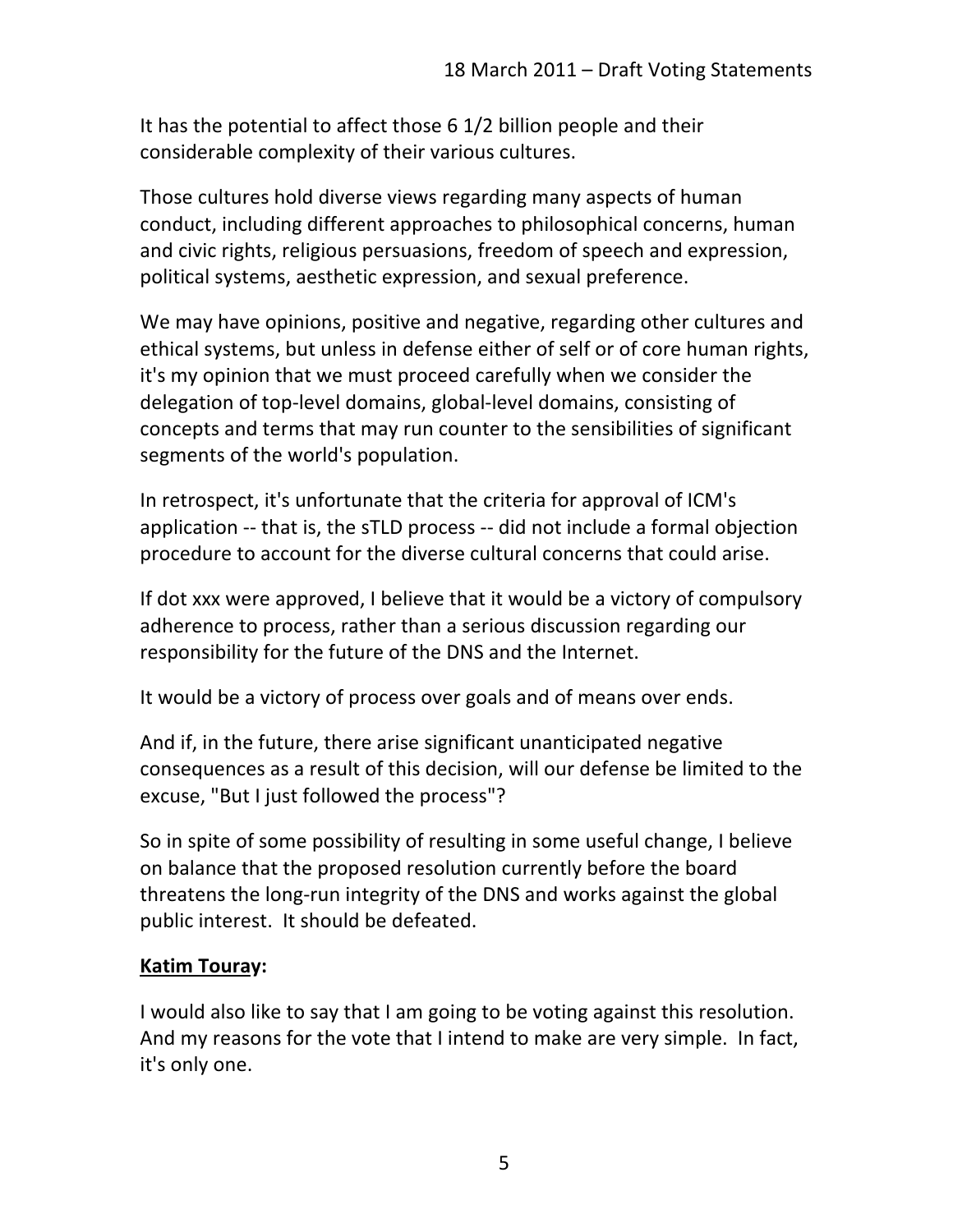It's been a very contentious process, a very litigious process, and of course a lot of emotion has been spent by both sides on the matter. But for me, I think the deal killer has been my own evaluation and my assessment of the impact that I perceive this would have on ICANN's relationships with governments around the world.

It is my belief that the GAC is a very important and vital constituency of ICANN, and the GAC we are dealing with now is different from the GAC that ICANN was dealing with three years ago and, dare I say, five years ago. There has been a fundamental shift in the central gravity, as it were, of the involvement of the GAC in ICANN. Many governments are now waking up to the reality of the need for them to get more involved in what ICANN is doing for the greater good of the global Internet community.

And so it is for this very reason that I think that for ICANN to, on this matter, put aside the advice of the GAC and its members would, I think, be unconstructive and, in the end, poisonous to the atmosphere that we need to build -- and a positive one at that -- between ICANN and the GAC and the rest of the governments of -- and the governments of the world.

And I say this also because in my mind, the relationships between ICANN and the GAC and governments and GAC is probably the most single existential relationship that we have. That is, I say "existential" in the sense that it is one relationship that could potentially have an existential threat on ICANN.

You and I know that there have been a lot of governments that have been pushing, in Internet Governance Forums around the world, for the transfer of some of the work that's been done by ICANN to other international bodies and to other international frameworks.

In other words, we are talking about a situation where there are many governments that would be very happy to see ICANN gone. And so for that very reason, not that I see this as a panic move or whatever, but I think in the interest of engagement and of constructive relationship with governments around the world, I think it would be unwise for us to pass this resolution. And it's for that very reason I intend to vote against it. Thank you.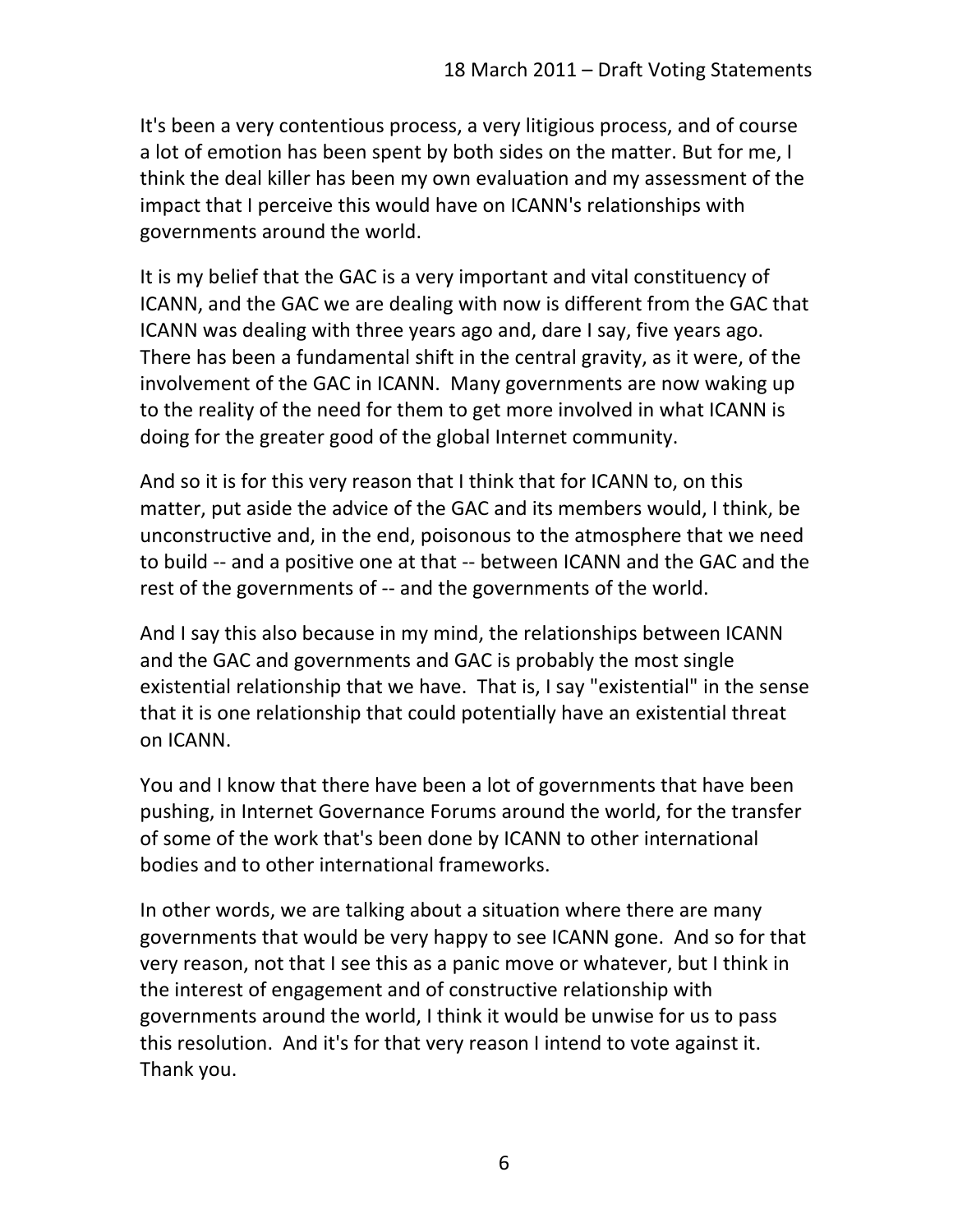### **Bertrand de la Chapelle:**

As you can imagine, it is an extremely difficult decision to make. As a board member that arrives after an extremely long process that I have followed extensively, you can imagine that I've pondered the importance of the vote I'm making today. I will vote in favor of the resolution, and I will explain why.

I share a large number of the concerns expressed by both George and Katim. And I want to say as a first element that it is in full consideration of all the cultural sensitivities that are legitimate that must be taken into account, that are being taken into account. This is not a discussion about a relationship between a small minority and the governments of this world so much. Even a small minority, we are exactly what has been described. We are privileged. We are here. We can make decisions. We can participate. Nothing prevents, however, a small minority to weigh the pros and cons of situations and try to define what is best globally.

The reason why I'm voting in favor today is that I have studied the consequences of voting no, and the consequences would not be earthshattering. We can vote no. Nothing is compelling us to vote no. We are free. This is a decision.

If we vote no, things will evolve. And, by the way, the way the resolution is worded today, if we were to vote no, it would not even be the end because we actually could pass then another resolution to say we definitely vote no because if we vote no here, literally speaking, we have not decided against. We have decided not to put it positively in the root. So we can go on in this game forever, and this game can go on forever.

And so I wondered what is most important, what is most harmful for the model that we are following. Is it to have the game go on forever, or is it to solve the question today? And solving the question today has to take into account another thing. If we are to vote no today and, for instance, decide not to vote to endorse, we may have a decision later on to formally decide not to do it. And we may even not have a majority there.

But what would happen in any case, even if we decided in this round, in this selection to not endorse ICM, there will be lawsuits. There will be a lot of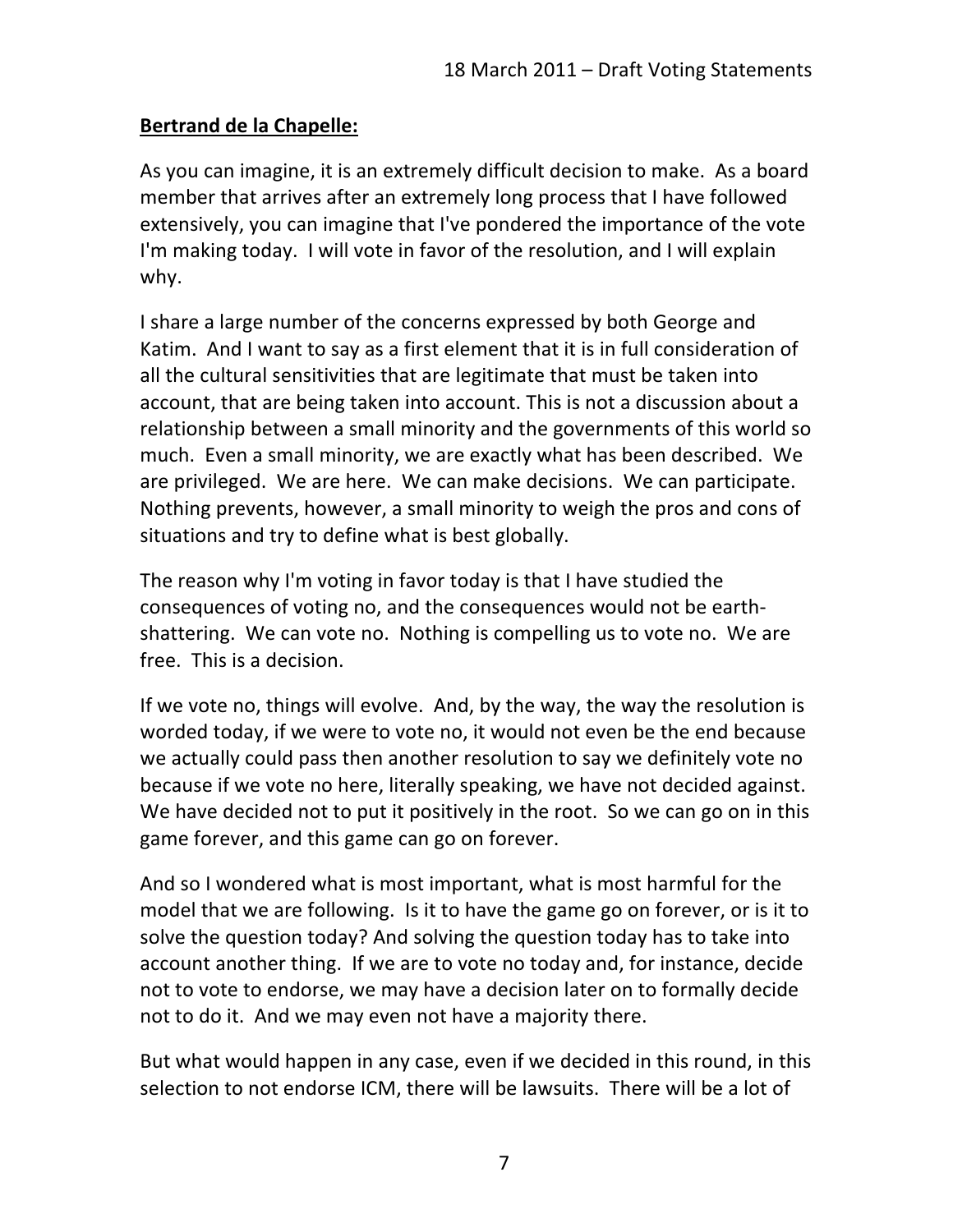nice processes. This is not the problem. But there will be a very legitimate application in the new gTLD program for .XXX. And as George said, it has nothing to do whether there is the content or no content on the Internet that relates to pornography. This is not a matter for the ICANN board to decide whether it is good or not to have pornography on the Internet.

If there is a vote no, there will be a legitimate application that will come in whenever the round comes in. And my evaluation of what is in the applicant guidebook and what should be in the applicant guidebook is that the result is that a perfectly non-sponsored, non-community TLD would be submitted because it is a burden to have community restrictions.

And I was asking myself this very simple question, what is better, having in a few years a completely non-controlled .XXX TLD? Because there will be no obligation to have something, and it would pass through the objections or the current mechanism that through this very torturous root has led to at least a significant amount of framing this.

So in conclusion, it is not an easy decision to make. And the reason why I decide in the end that the global public interest is satisfied is because it is not insulting to other cultures. It is a reflection of the reality and the diversity. And it is altogether better to have this framework than the worst framework that would necessarily happen later. Thank you.

Erika Mann stated:

It is, indeed, a difficult decision because it takes us into new areas. And whenever we move into new areas as human beings, we tend to be uncertain. And that's a natural reaction because what we don't know in reality what are the perfect answers. But that's the way we as human beings explore new adventures. We don't know what is the perfect answer. So we always have to take risk. It is not something new which we experience here in the Internet world. And with this decision on XXX, I think it is something that will be with us forever.

So my consideration taking all points into my reflections, the technical questions, will it be in conflict with the way the DNS is structured, the political questions with regard to our global environment, the stability questions. And I went around as much as I could in this short time, since I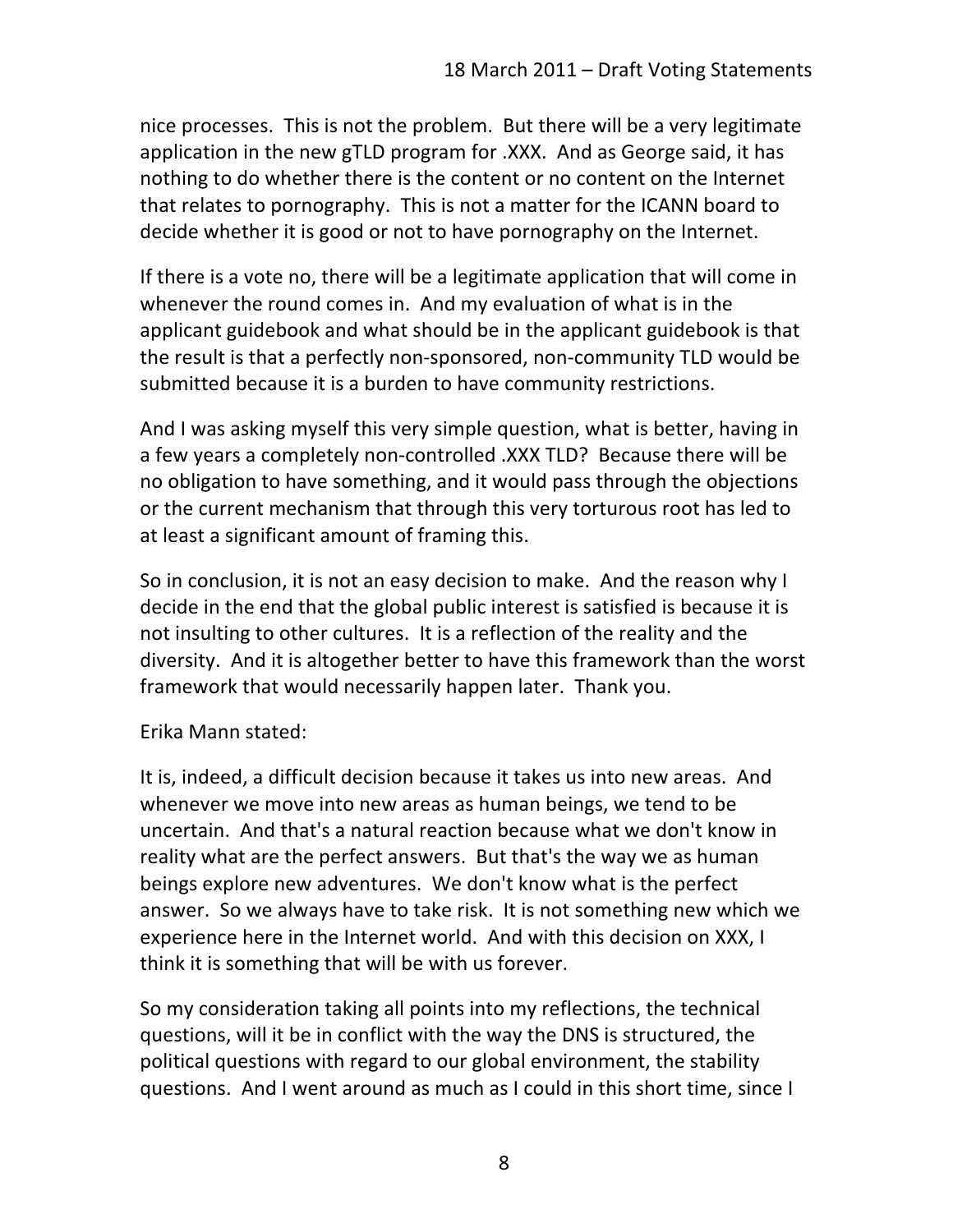remember looking into the documents, finding answers with the community. My answer is: I will say yes. I want to take the risk because we will have to face this challenge anyhow. If we don't face it today, we will have to face it with the new round on new gTLDs. It is not going away. And nobody, and at least not in the near future, can say that's right, that's wrong.

So taking this all in consideration, I would say yes and I will take the risk and face the challenge. Thank you.

## **Ray Plzak:**

Yes, this is, indeed, a time of challenge. But I would point out the fact that, yes, we are following a process here; but I do not think we are slaves to this process.

I know that many of my fellow board members, in fact, all of my fellow board members, have agonized over this process. We have agonized over it for a long time. And so that we have chosen to move down the road that we are going doesn't mean we are slaves to what we're doing.

We have just spent three, four days this week and several days in Brussels discussing nothing but process. And so I think that this resolution, while it is challenging, it is a challenge to us as an organization. It is also a chance for us to step forward, so I will be voting yes on this.

### **Kuo Wei Wu:**

I share what George said. It is a very painful decision. No matter what a single member decides, I think we all do our best for this ICANN mechanism, and also for this whole community.

And I fully believe every single member, no matter whether he votes yes or no, I think we actually look to the best interests for this whole community and this mechanism. And my vote will be no.

# **Steve Crocker:**

As you all have heard, each and every one of us has labored hard to think through the issues here. I want to make it clear that this has weighed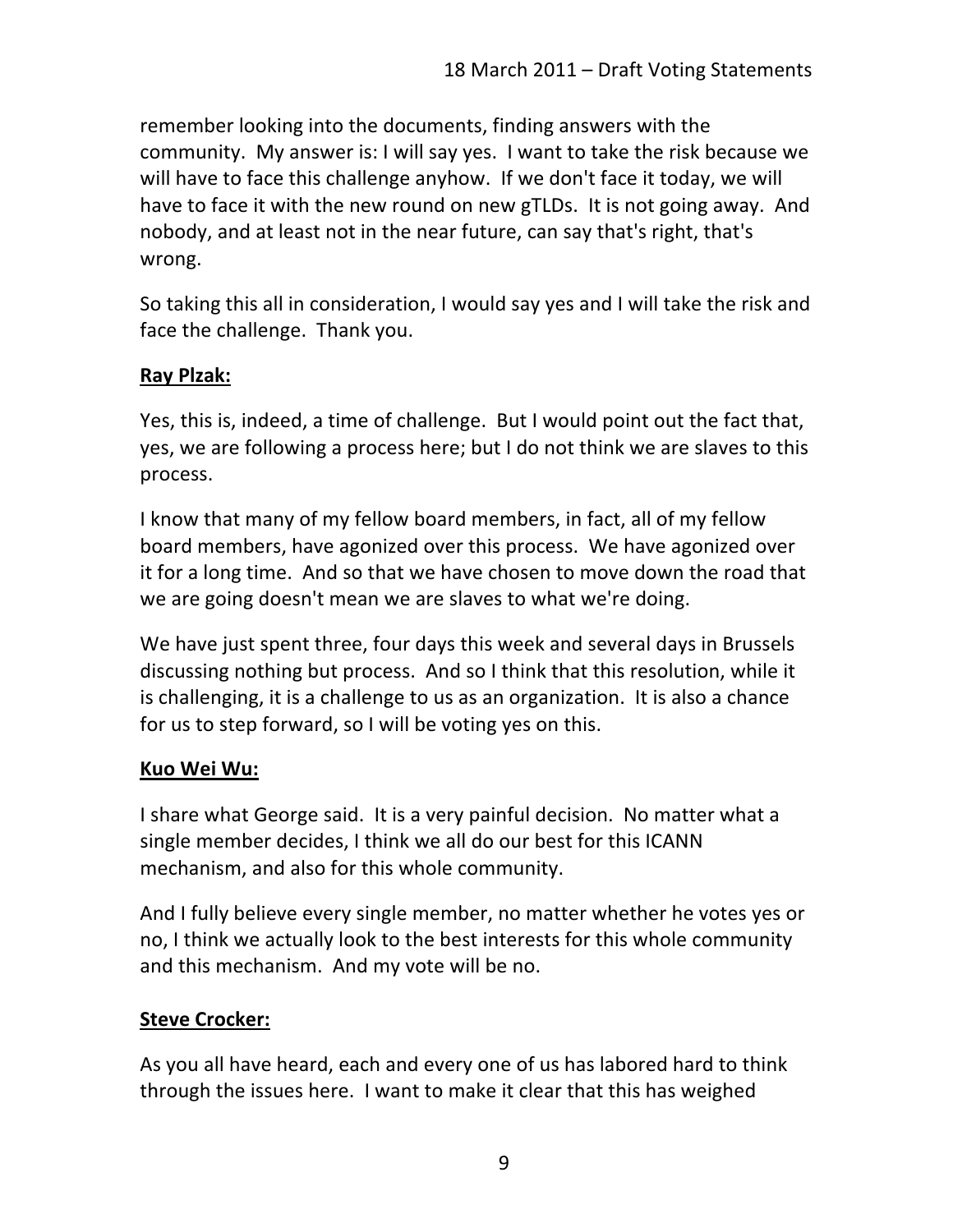heavily on us as individuals, heavily on us as board members.

We have listened to all segments of the community, and we have specifically listened very, very carefully to the GAC with great respect and with great attention.

So the decision that we're making here is not casual and it is not in any way intended to give less weight than you would hope that we would give.

That's the main thing that I want to say here, not to be defensive or proactive about which way the decision goes but to be very, very strong in stating that we have been very interested, very attentive and given great weight, as I said, both to the letter and to the feelings and the meanings that are conveyed behind the words that have come to us from the GAC. Thank you.

### **Rita Rodin Johnston:**

There's an expression in the U.S. "caught between a rock and hard place." And for those that are not familiar with it, it connotes being caught between two very difficult choices. And I have never felt this so poignantly as with this XXX decision.

I was a member of the Board in 2007 when I and we voted against XXX. We were instructed notwithstanding activities of a prior board in 2005 to review the application to see whether, among other things, it met the sponsorship criteria. At that time, I did not feel that it did so I voted against.

Subsequently, an independent review panel reported that my vote was improperly considered. As a Board member, I did not have the ability to assess the sponsorship criteria because the prior Board had made that decision – maybe in a confusing way – but it made that decision in 2005.

It is now 2011, six years later, and we still have not made our final decision. The reason I think the situation is between a rock and a hard place is because this is a clear lose-lose situation for our Board. If we vote in favor, we are seen to ignore comments of community participants including the GAC. If we vote against, we do not honor the findings of an independent process that we have set up to review our decisions.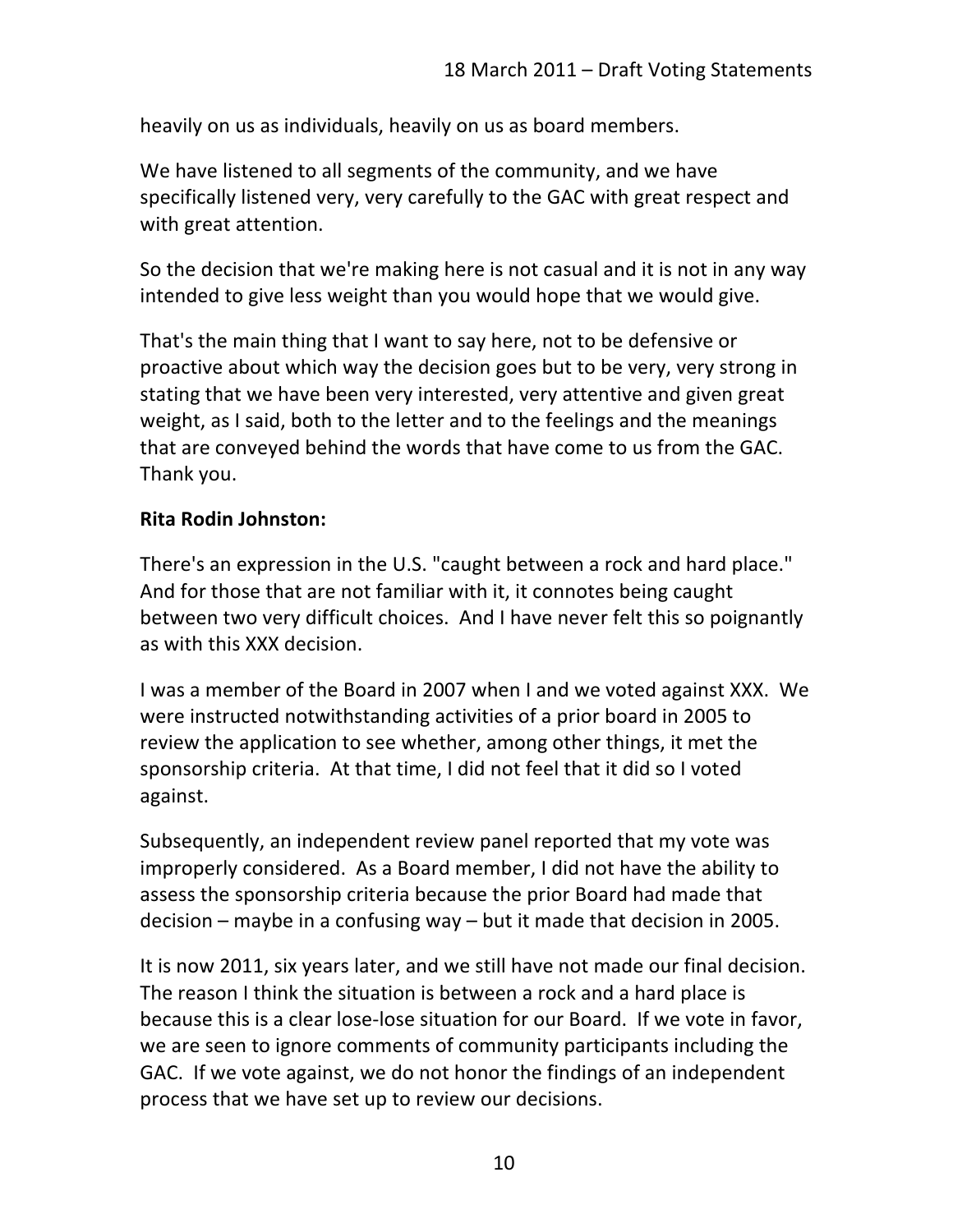In my view, we all learned that the criteria set up as part of the prior sTLD round could have been improved in many important areas. In reviewing some of the elements of the IRP process, as with many of ICANN processes, there also is room for improvement. And as we've seen this week, the consultation process with the GAC is still in its quite nascent stages and needs urgent attention.

But the bottom line for me is on balance, I feel a responsibility to respect our processes. However flawed they may be  $-$  and I hope they are included in the ATRT process for improvements  $-$  they exist. You all read them, you use them, and you rely on them.

In that instance, I do not feel that I can now again for a second time vote against this TLD. To me, that would mean that I place my status as a Board member above everything and everyone else here, and I don't think that is even marginally appropriate or true.

This is not a debate about pornography or free speech or respect for religious, cultural or governmental differences. The time for that is long past. This is a debate about respect for process.

So I hope, to channel President Clinton as many have done this week, regardless of our individual, personal views on this issue, we can all join together and stumble forward with this TLD.

I want to express apologies to the GAC members who do not support this TLD. Blocking occurs today, and this vote may exacerbate that which would be very unfortunate.

I want to apologize to community members who took the time to come to the mic yesterday and many times over these long years to oppose this TLD. The good news for you is XXX will not quash free speech, nor will it affect any other TLD so your sites in dot com and others can continue to flourish, or do whatever the appropriate word would be there that they do.

And, finally, to the dot xxx registry, good luck, boys and girls. You can be sure all eyes will be watching. I hope that you uphold your contractual commitments and will be prudent, cautious and responsible in this bold new space. Thanks very much.